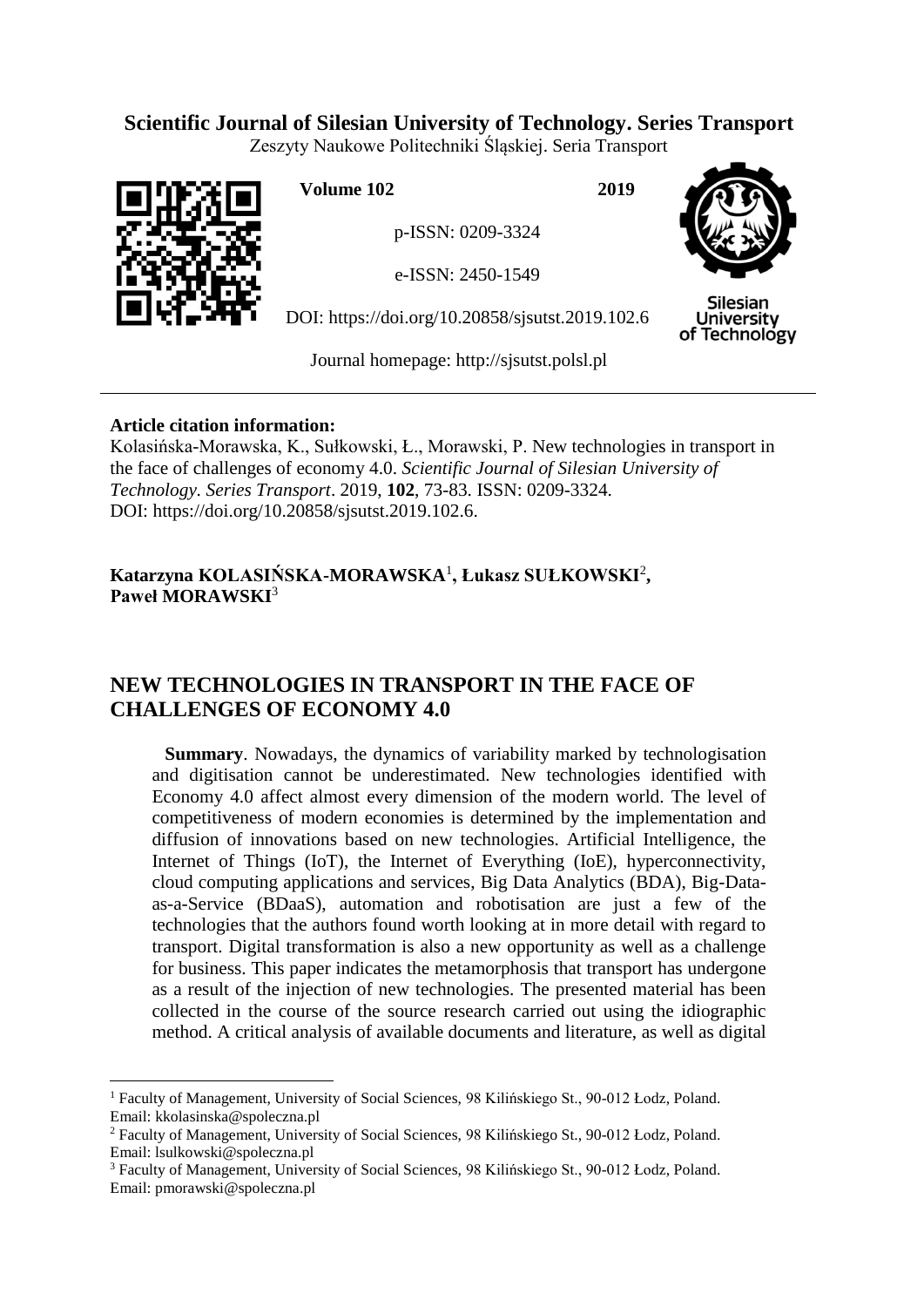sources, has made it possible to identify the benefits of injecting new technologies in transport as an effect of adaptability to the digital age.

**Keywords:** transport, economy 4.0, new technology, innovations, Internet of Things

#### **1. INTRODUCTION**

Time is one of the most precious resources available to mankind. Everyone has the same amount of time. It is not possible to aggregate, divide, or transfer it. Time, apart from information, is a driving force for constant changes in humans, organisations and the environment. Thanks to time, the present fate of the world is shaped by the forces and achievements of technology, which only a few decades ago was just a matter of futurologists' deliberations. An efficient business system today means a symbiosis of technologies and information that form the basis of efficient supply chains binding organisations together through the provision of logistics services such as freight forwarding and transport. The effectiveness, reliability, efficiency and speed of transport depends now and will certainly depend in the future on innovative ICT solutions developed as a result of the passage of time and human thought.

Transport is a universal integrator of all economic processes and forms of social life. As far as historical roots are concerned, the circle and settled lifestyle are the beginnings of logistics identified with transport. The Middle Ages were the time of the first transport companies. The next step in development was the period from the 15th to18th century, when new types of ships, navigation devices and chamber locks were constructed. The industrial revolution marked the beginning of transport mechanisation and road construction. The following step in development was the appearance of the car. The beginning of the 20th century was the time when the first motorways, tunnels and sea channels were built. The beginning of the 20th century was also the time when man flew up in the air. The following years were a time of modernisation of technologies in logistics characterised by the pursuit of excellence, optimisation, orderliness, regularity and the desire to improve security.

The 21st century is the century of technicisation in logistics based on digitisation. Innovations combined with appropriate financing makes it possible to create the value of the organisation in the market and contribute to gaining a competitive advantage, which may become a source of success. The aim of this paper is to illustrate the impact of innovative technologies in transport transformations in the face of the challenges of the future. To achieve such a purpose, the authors had to specify areas of partial consideration. In accordance with the research procedure, a diagnosis was made of the components of the environment and their impact on the shape of the reality of Economy 4.0. The technologies gaining importance in the implementation of the processes of moving goods were pointed out and AI as a transmitter of an innovative approach to technology on human-environment relations was indicated.

#### **2. THE CHALLENGES OF ECONOMY 4.0**

The electronic economy, also known as the e-economy, digital economy or bit economy, is a method of doing business using modern information technologies and computer networks; it is an element of the interpenetration and combination of IT, telecommunications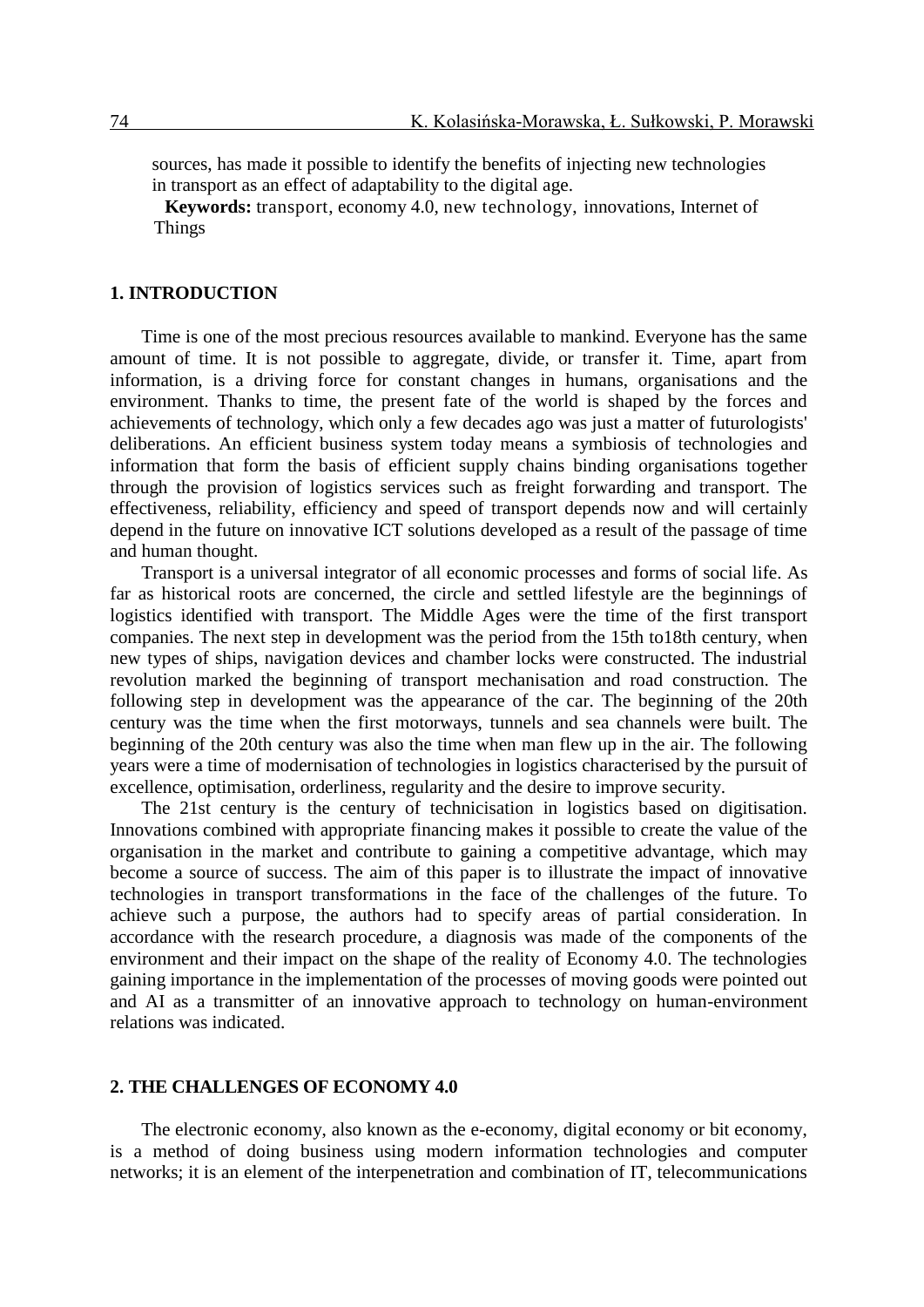technologies and knowledge. Reality is becoming computerised and nothing seems to be able to oppose this trend. Digital information is becoming the foundation for the second technological era. According to the Digital Yearbook "We Are Social" report, the number of people with access to the Internet in 2016 amounted to 3.42 billion, which means that almost half of the earth's population is networked. The pace of information generation is increasing, resulting in doubling the volume of the Internet as a result of data collection and processing.

Contemporary times are marked by the digital blood circulation of data, which makes the virtualisation of the world, apart from globalisation, a marker of the level of development of the economies of individual countries. A set of technical and technological solutions includes cloud data collection and computing, mobile technologies, an analysis of large data sets and social media in business. Billions of interconnected devices with enormous computing power transmit data and information embedded in them. Revolution 4.0 means that connected computers and machines equipped with software-assisted sensors enable the initiation of communication that is part of a system of human-machine interaction. Devices communicate with one another, cooperate with one another, support one another, or replace people in repetitive activities. According to M. Weiser's principle of "a good servant", intelligent objects should always be ready to perform their assigned tasks and functions on their own, providing maximum usability with minimum human attention absorption.

The next step in development is the Internet of Things (IoT), an ecosystem that connects the infrastructure of facilities, people, systems and information resources with intelligent services. Objects equipped with sensors like a living organism can feel and respond to external stimuli, process and store information collected, as well as transmit information in digital form to other objects or people connected to the network via appropriate communication protocols. Intelligent, easy-to-manage and secure infrastructure, scalable to support billions of devices. This intelligent network is designed to listen, learn and respond. It is designed to withstand global data centre traffic of 6 Bytes  $(Z, Z)$ etta is  $10^{21}$ .

Another aspect of Economy 4.0 is robotisation. According to a report by the United Nations Conference on Trade and Development, around 2 million industrial robots are used worldwide. Nearly half of them are located in just three countries: Germany, Japan and the United States. In addition to the USA, China, Russia and Japan, Europe also has a solid position in this specific robot race. Under the European Commission's SPARC programme, the EU will invest 700 million Euro in industrial robotics research and a consortium of 180 European companies is expected to contribute an additional 2.1 billion Euro by 2020. According to estimates from Gartner's research institute, IoT will cover around 26 billion devices by 2020. The competitor Allied Business Intelligence (ABI), in turn, claims that this number will exceed 30 billion. Cisco, a technological giant, asserts that there will be 50 billion of these devices within this time frame. According to Nelson Research, it will be 100 billion, while Intel mentions about 200 billion and Intel Data Corporation (IDC) about 212 billion. This impending time for the next-generation robots means that living beings will coexist with machines capable of seeing, moving, responding to the surrounding environment and performing precise tasks.

#### **3. TECHNOLOGIES IN APPLICATION - INTELLIGENT TRANSPORT**

Transport as an activity involving the provision of services, whether in return for payment or free of charge, which results in the movement of persons and/or cargo from the point of consignment to the point of collection and the provision of ancillary services directly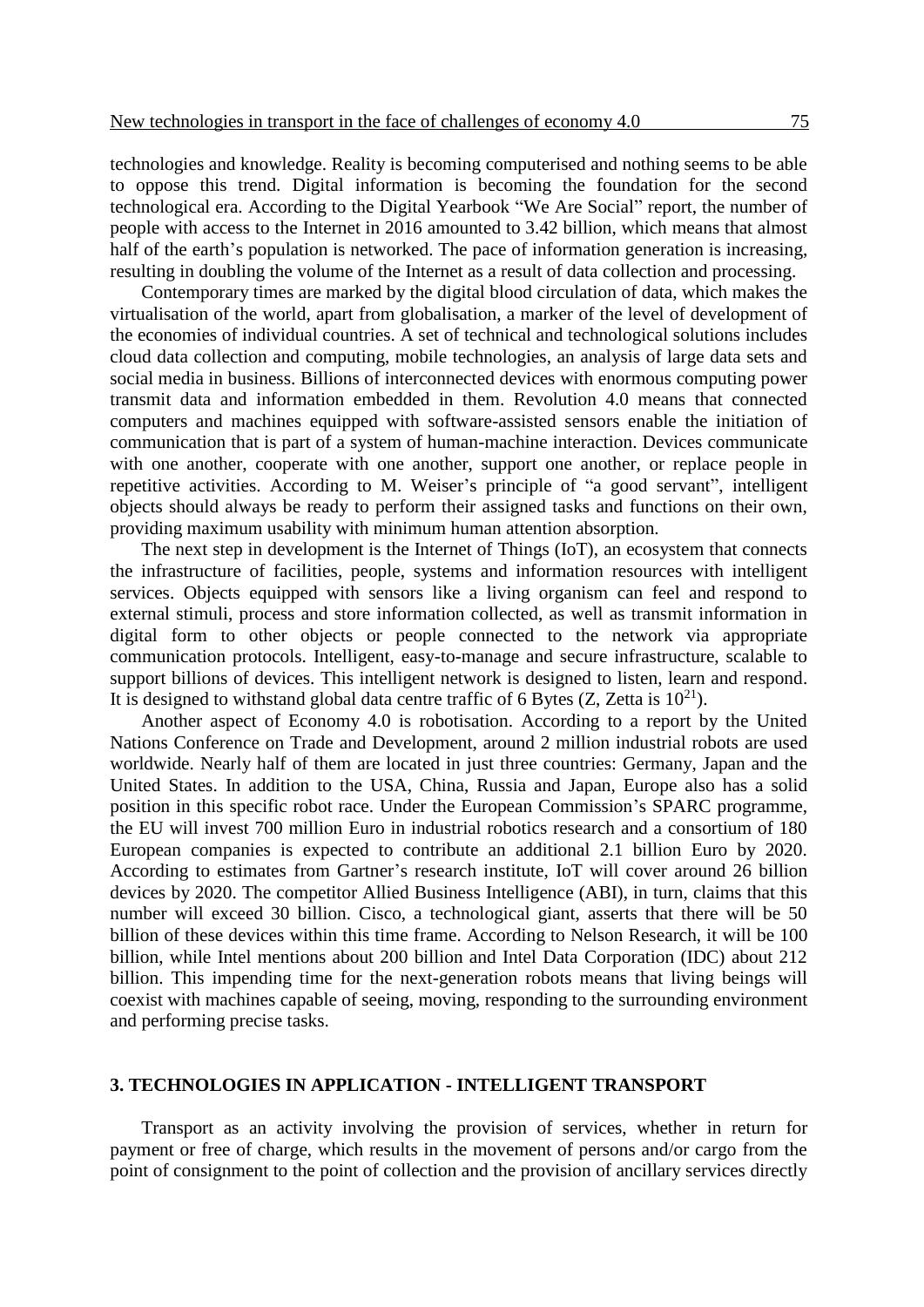linked to those services. It covers both movement from one place to another and all the operations necessary to achieve this objective, that is, cargo operations (loading, unloading, and handling) and handling operations, for example, fees. In order to provide a transport service, a number of elements are necessary, such as means of transport, transport infrastructure, people, and the established principles and rules for the provision of these services. Today's transport is particularly dependent on technology.

Effective management of a transport fleet relates to the elimination of so-called empty runs, which according to the TRANSPOREON Group currently accounts for 25% of road transport. Their elimination is possible on account of the existence of freight exchanges, especially mobile access to them. Mobile applications are willingly used, as shown by the data. In 2017, Mobile application users spent 900 trillion hours (quoted from Wtransnet, App Annie study). Using a smartphone, iPhone, tablet or iPad running Android, Windows or iOS operating systems, customers have access to these platforms. Through them, they can enter and search for offers of cargo or free cargo space on the SPOT market, conduct tenders, search and offer warehouse space, databases of companies, documents and instant messengers.

According to the report by IDC's (International Data Corporation) Worldwide Semiannual Internet of Things Spending Guide, the global Internet of Things market will grow by about 16.7% year on year. The global Internet of Things market will be worth as much as USD 1.5 trillion in 2020, and in 2024 this amount may oscillate around USD 3 trillion.

Transport management in today's world without proper support of modern technological solutions is extremely difficult. Of course, there are specialist software that makes planning and performing tasks easier. The solutions supporting the implementation of tasks include the Customer Relationship Management System (CRM), whose beginning dates back to the 1990s, when the American economy began to influence the economy around the world. Attention was paid to the individualisation of the customer approach, which increased their awareness and requirements for sellers. However, customer loyalty has decreased, and research shows that acquiring a new customer is up to 7 times more expensive than maintaining the old one. CRM is a customer-oriented integrated multi-access and open IT system designed to support marketing management, sales, service and technical support, that is, data about the seller-customer relationship and characterising the client in terms of its acquisition and maintenance in the long-term. In transport services, it means clear and easy to use tools that are delivered simultaneously to all company departments in the form of necessary information about the selected contractor.

Time is a determinant for transport services. It is important to find a suitable contact person in a simple and quick way to communicate with him/her. Of course, it is still possible to carry out transport and forwarding activities using a telephone, calendar and handwritten notes, however, the current economy counts time optimisation, costs and flexibility, which is why it is more beneficial to implement one tool that will facilitate customer relationship management. The following graphic from the Galactica Pegasus system allows one to easily search for the right customer/carrier that conducts business activities in the desired location. In addition, it allows one enter documents into the system in the form of files, including PDF, JPG, XLS, DOC, as a result of which, for example, contracts, licenses or insurance can be added to the card. One of the modules, the order module allows the registration of customer inquiries up to the carrier's order.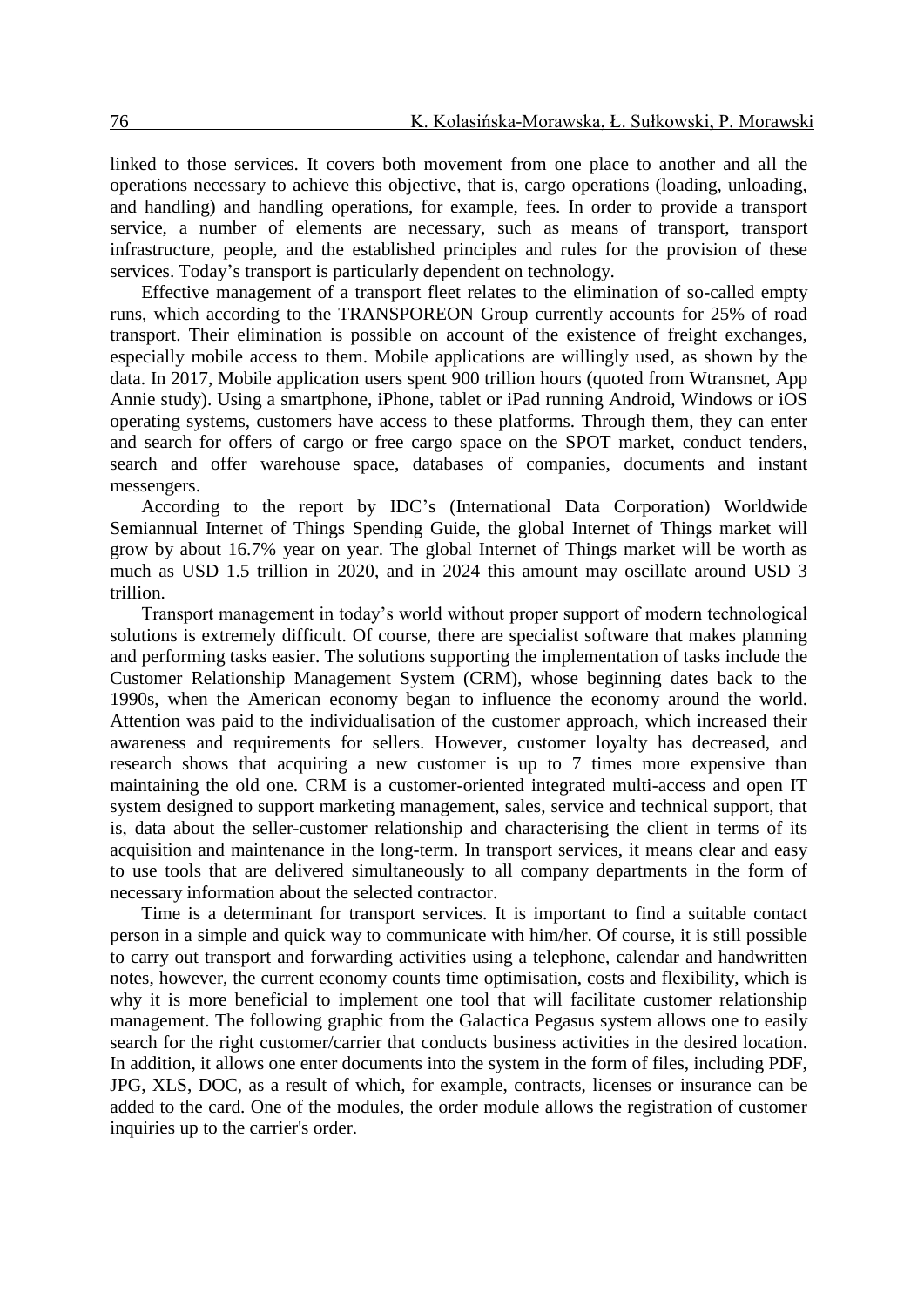

Fig. 1. Elements of Galactica Pegasus CRM

A module has been created for transport companies allowing for controlling operational activities (repairs, inspections, replacement of fluids, etc.), and at the same time reminding about upcoming dates, for example, technical inspection or the approaching end of the insurance policy. An additional feature of the system is the financial module that allows issuing accounting documents such as proforma VAT, VAT invoice, corrections or debit notes. This module can be integrated with the bank account, which is beneficial as information about transfers is automatically saved in it. Undoubtedly, CRM is a business strategy that actively builds preferences and favours for the organisation among its employees, agents and clients, resulting in stronger relationships and better results, and the management of transport and customer base centred on one tool, allows one to easily optimise tasks. In addition, CRM systems are complementary to comprehensive control of the situation in the enterprise and the external environment.

The YMS system (Yard Management System) comes out against the expectations of enterprises that are forced to manage the means of transport in the environment of their companies. The software, which has the task of managing the traffic around the warehouse has to optimise the use of available vehicles and plan their traffic, minimise the load on ramps, and thus avoid bottlenecks in the schedule of shipments and deliveries as well as direct contact with drivers (call to the destination of loading or unloading using SMS, e-mail or light board) and generally better customer service. In addition, the YMS system can be integrated with the weights at the entrance and exit, as a result of which the exact weight of the goods is calculated, also allows the registration of position, movements, states supporting RFID technology and barcodes. When talking about YMS, it is worth noting that it is aimed at better use of the work of gates. In the software provided by Comarch, visible integration in a single system of geographically dispersed warehouse doors, customs warehouses, cold stores, ramps, etc. based on a planning table, where each gate has its own name, the range of working hours and implemented on its operations, significantly facilitates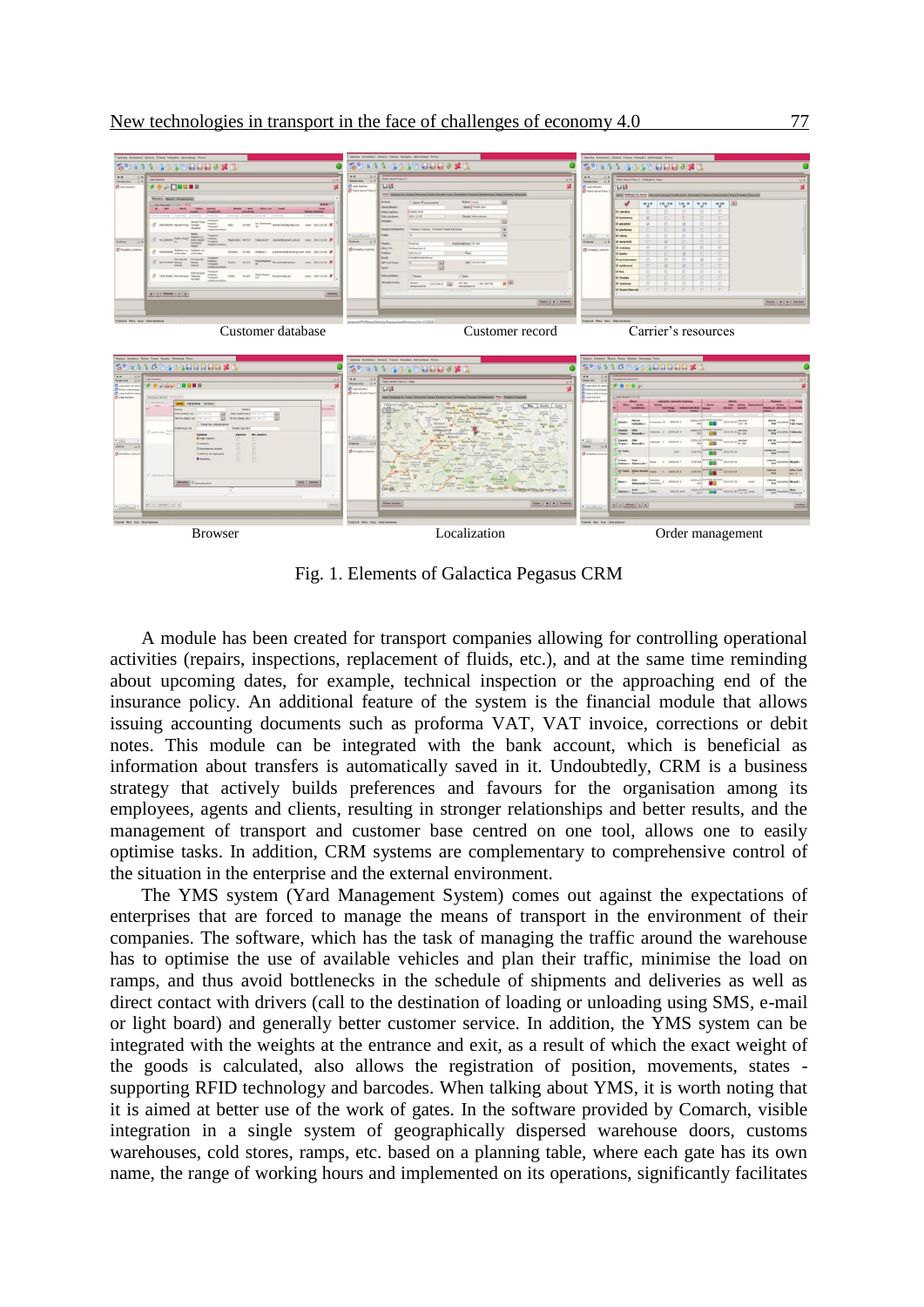fleet management. The company also provides an active red line in its application that shows delays in real-time ramp operations. The advantage of the application is that it is available through a web browser, which allows access from any device and place, 365 days a year, and even the driver himself can make an alert via his smartphone or tablet.



Fig. 2. Global planning dashboard of YMS system (Comarch)

Electronic transport exchanges operate in the form of interactive platforms that primarily connect forwarding, transport, production and service companies. In the TSL industry, the most important factors are time, costs, supply chain security and, at the same time, easy access to information. Hence, the possibility of direct access to the offer and cooperation with reliable business partners, at a time when the economic situation is subject to high fluctuations, is great facilitation for the continuity of work and optimising the operation of the company.

Growing consumption causes an increase in the demand for transport and forwarding services, and because it is road transport, due to its infrastructure, it is the only one able to make door to door deliveries possible. In today's electronic market, most of these services have been taken over by electronic transport exchanges. One of the main advantages is access to the electronic transport marketplaces 24 hours, 7 days a week, although continuous access is only a theoretical assumption, because users have predefined working hours and in practice, electronic transport exchanges operate on weekdays, 7-17?. Apart from these hours, it is hard to look for contact with anyone and it is difficult to obtain any information. The fact is, however, the ability to quickly reach customers, suppliers and, in general, entities forming the TSL environment, regardless of geographic or time zone. The platforms enable presenting in detail, the offer of cargo or the demand for a given type of cargo space.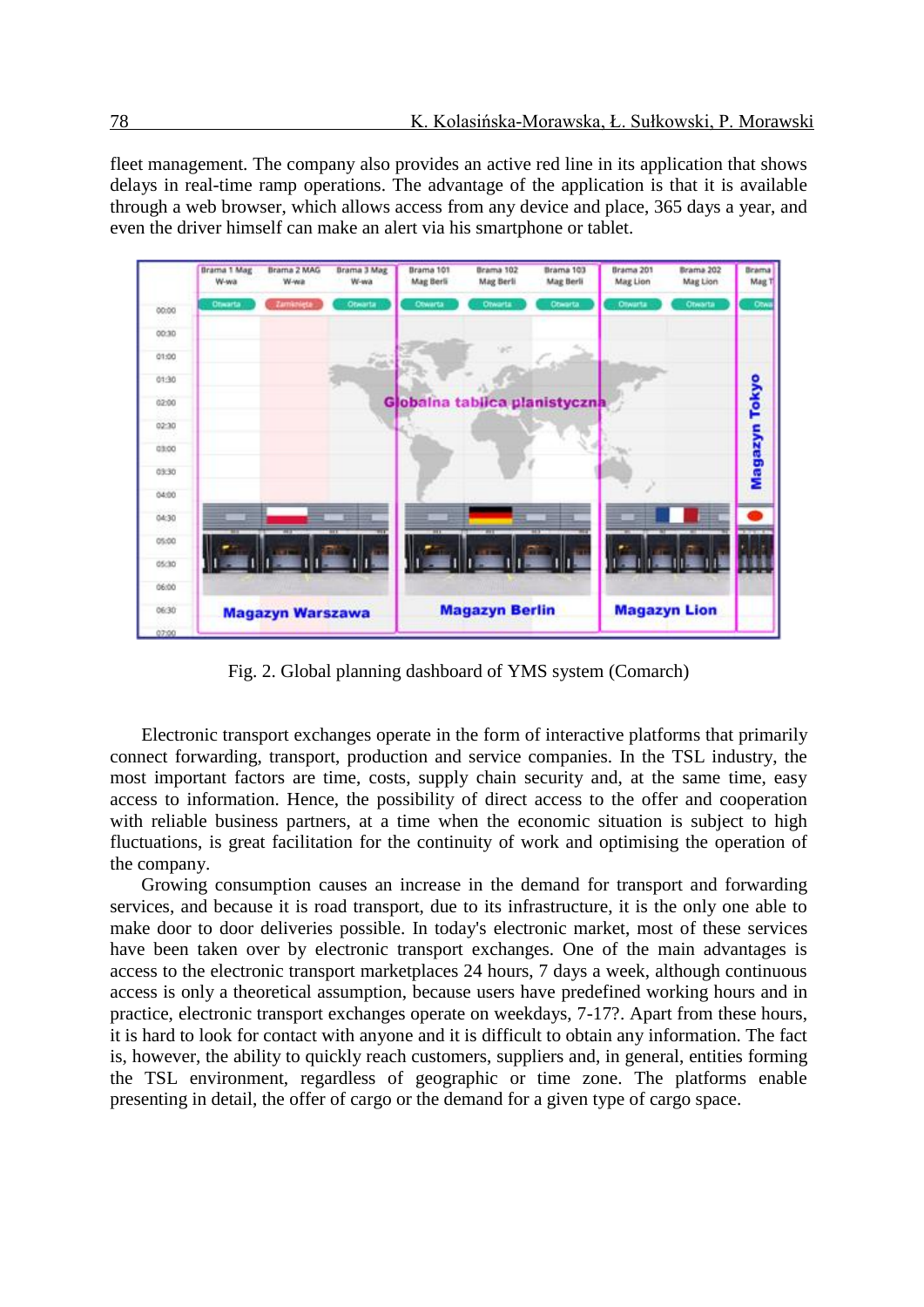| <b>CARRIER</b>      | <b>NAVISPHERE®</b>                                                                                                                    |                               |                                          |                              | Slawomir Mankowski - Slawomir Mankowski - T9533374                                                                                                                                                                          |                          |                                    | Platforma komunikacyjna (0)                              |                    | <b>Moje ustawienia</b><br><b>Wyloguj sie</b>                          |
|---------------------|---------------------------------------------------------------------------------------------------------------------------------------|-------------------------------|------------------------------------------|------------------------------|-----------------------------------------------------------------------------------------------------------------------------------------------------------------------------------------------------------------------------|--------------------------|------------------------------------|----------------------------------------------------------|--------------------|-----------------------------------------------------------------------|
| ZNAJDŹ ŁADUNKI      |                                                                                                                                       | ZAMIEŚĆ SAMOCHODY CIĘŻAROWE   | <b>MOJE LADUNKI</b>                      | <b>PRZETARGI FIRMY CHR</b>   | <b>NALEŻNOŚCI</b>                                                                                                                                                                                                           | <b>PREFEROWANE TRASY</b> |                                    | <b>KOMUNIKATY</b><br><b>FEEDBACK</b>                     |                    |                                                                       |
|                     | 2018-04-18 - 2018-04-18                                                                                                               |                               |                                          |                              |                                                                                                                                                                                                                             |                          |                                    | Zapisane wyszukiwania                                    |                    | Inne sposoby na znajdywanie ładunków!                                 |
| ÷                   | Poznań, Woj. Wielkopolskie, Poland<br>Typ sprzetu: Wszystkie typy / Wyszukiwanie w zasięgu: 100 Liczba kilometrów (Punkt pochodzenia) |                               |                                          |                              | <b>ZMIEŃ KRYTERIA WYSZUKIWANIA</b>                                                                                                                                                                                          |                          | <b>ZAPISZ BIEŻĄCE WYSZUKIWANIE</b> | Wyświetl zapisane wyszukiwania                           |                    | Wyniki dot. preferowanych tras<br>Wyszukiwanie na mapie interaktywnei |
|                     |                                                                                                                                       |                               |                                          |                              |                                                                                                                                                                                                                             |                          |                                    |                                                          |                    | Wyszukiwanie w wielu lokalizacjach                                    |
| Wyniki Wyszukiwania |                                                                                                                                       |                               |                                          |                              |                                                                                                                                                                                                                             |                          |                                    | Please leave feedback about your Smart Match experience. |                    |                                                                       |
|                     |                                                                                                                                       |                               |                                          |                              | Smart Match results are recommended based on your carrier's preferred lanes, load history and search history. Wyniki wyszukiwania wartości łącznych mogą się różnić. Wyniki są obliczane przed odjęciem liczby pustych mil. |                          |                                    |                                                          |                    |                                                                       |
| ⊞ Siatka E Karta    |                                                                                                                                       |                               |                                          |                              |                                                                                                                                                                                                                             |                          |                                    | Liczba wyników na stronę: 50 ▼                           | <b>ODŚWIEŻ</b>     |                                                                       |
| # ladunku           | <b>Punkt pochodzenia</b>                                                                                                              | <b>Odbiór</b>                 | <b>Pusty przebieg</b>                    | <b>Punkt docelowy</b>        | <b>Nadanie</b>                                                                                                                                                                                                              | Masa(kg)                 | Odległość(km)                      | <b>Sprzet</b>                                            | <b>Endorsement</b> |                                                                       |
| 262654959           | Wronki, PL                                                                                                                            | 2018-04-18<br>24 hours        | <b>66 Liczba</b><br>kilometrów Od Poznan | Szigetszentmiklos, HU        | 2018-04-19 - 2018-04-20<br>24 hours                                                                                                                                                                                         | 24 000                   | 950                                | <b>Taut liner</b><br>14X300                              |                    |                                                                       |
| 262749760           | Sworzedz, PL                                                                                                                          | 2018-04-18<br>$00:01 - 03:00$ | 10 Liczbo<br>kilometrów Od Poznan        | Radom, PL                    | 2018-04-18<br>$06:00 - 20:00$                                                                                                                                                                                               | 22 001                   | 353                                | Reefer, Taut liner<br>14                                 |                    |                                                                       |
| 262749761           | Sworzedz, PL                                                                                                                          | 2018-04-18<br>$00:01 - 03:00$ | 10 Liczba<br>kilometrów Od Poznan        | Radom, PL                    | 2018-04-18<br>$05:00 - 20:00$                                                                                                                                                                                               | 22 001                   | 353                                | Reefer, Taut liner<br>14                                 |                    |                                                                       |
| 262750371           | Wronki, PL                                                                                                                            | 2018-04-18<br>oppt 05:00      | <b>66 Liczba</b><br>kilometrów Od Poznan | Saint-Sorlin-en-Bugey,<br>FR | 2018-04-20 - 2018-04-23<br>$08:00 - 16:00$                                                                                                                                                                                  | 4 5 6 2                  | 1415                               | <b>Taut liner</b><br>14X274                              |                    |                                                                       |
| 262749762           | Swarzedz, PL                                                                                                                          | 2018-04-18<br>$07:00 - 10:00$ | 10 Liczba<br>kilometrów Od Poznan        | Radom, PL                    | 2018-04-18<br>$06:00 - 20:00$                                                                                                                                                                                               | 22 001                   | 353                                | Reefer, Tout liner<br>14                                 |                    |                                                                       |
| 262749339           | Wrzesnia, PL                                                                                                                          | 2018-04-18<br>$08:00 - 19:00$ | 52 Liczba<br>kilometrów Od Poznan        | Gdansk, PL                   | 2018-04-18<br>$08:00 - 19:00$                                                                                                                                                                                               | 24 000                   | 280                                | Bulk, Flatbed, Reefer.<br><b>Taut liner</b><br>14        |                    |                                                                       |
| 262773026           | Margonin, PL                                                                                                                          | 2018-04-18<br>oppt 14:00      | 79 Liczba<br>kilometrów Od Poznan        | Kralice na Hane, CZ          | 2018-04-19<br>oppt 14:00                                                                                                                                                                                                    | 13 860                   | 612                                | Reefer, Taut liner, Box<br>14                            |                    |                                                                       |
|                     | <b>C.H. ROBINSON</b>                                                                                                                  |                               | Skontaktuj się z nami                    |                              | Polityka prywatności                                                                                                                                                                                                        |                          | Warunki użytkowania                | Pomoc                                                    |                    |                                                                       |

Fig. 3. Internal freight database provided by C.H. Robinson (sample)

#### **4. MAN AND INTELLIGENT TRANSPORT**

Functioning in a technologised world focused on knowledge, digitisation, the use of machinery and robotisation means a necessary coexistence of people and devices. There are many effects of such coexistence of worlds. One of them is the revolutionary change in the area of transport infrastructure, both in internal and external transport.

In the field of internal transport, an example of automation and robotisation commonly used in intralogistics is AGVs (Automated Guided Vehicles), vehicles with the capacity of 1.5 tonnes working in a continuous mode to support transport processes and improving the flow of resources in the warehouse. On the other hand, Kiva Systems robots are used by Amazon. In the USA, at the end of 2016, 45,000 such robots were in operation in 20 distribution centres, supporting employees in warehouse operations. A single robot over 40 cm high and weighing nearly 145 kg can transport shipments of up to 317 kg helping warehouse managers and improving the packaging and picking processes.

Another example is the Pick-by-vision system supporting the picking process by integrating the advantages of the Pick-by-Voice and Pick-by-Light methods, which in combination with the ERP system allows a warehouse worker equipped with special glasses with a display and a scanner put on the finger to move freely with a warehouse trolley to complete picking processes. Thanks to this solution, the process becomes intuitive, efficient and has fewer mistakes made.

Another solution that connects people with the world of machines in the implementation of logistics processes is the Toru robot. The device is equipped with a sensor system integrated with the WMS system makes it possible to intensify the picking processes by locating the goods, collecting the assortment inside and moving it to the packing point, where the next phase of the order fulfilment process can take place. This robot can operate 24 hours a day, 7 days a week, especially as additional support during sales peaks.

In the field of external transport, there are also many technological changes. Consequently, present-day cars will slowly become history. They are slowly and systematically been replaced by those with advanced technology, more and more often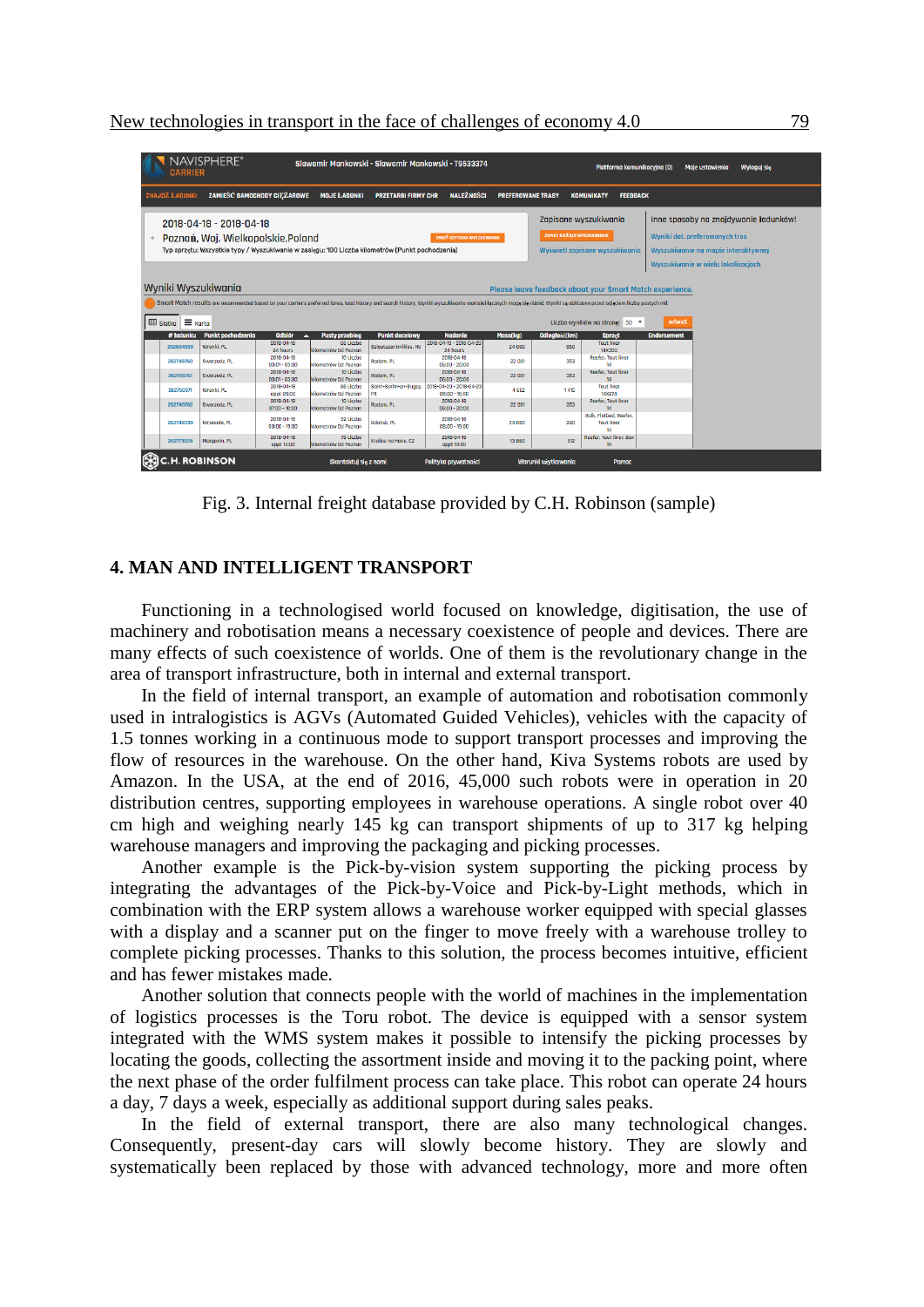connected to the Internet (smart connected products). Integration through the Web makes interactions between cars, cars and people and other components of the environment possible. In this system, the position of man is changing. From a direct user, man is becoming a supervisor.

In 1925, the American Wonder Chandler "self-driving car" for the first time drove through the streets of New York. Although it was not an autonomous car in the modern sense, it was a milestone in the transport revolution. Artificial Intelligence is the representation of the future, which has already become well established in the human world and is also represented in transport. Autonomous vehicles interpreting the situation on the road and making their own decisions according to the McKinsey Report will be available already in 2020 and will be fully rolled out in 2030. By revolutionising business models and supply chains, these cars are now available alongside drones, robots and remote-controlled ships and aircraft.

Much has changed since the first vehicle that can be considered an AV, the Van Mercedes, designed by the team of Ernst Dickmanns of the Bundeswehr University of Munich. Subsequent technological steps such as ABS, traction control, automatic parking and adaptive cruise control (autopilot function) have brought about an inevitable change in transport. Although the driver is still present behind the wheel of the car, autonomous technologies are already implemented in cars today, such as collision prevention systems, which, when detecting obstacles, decide to stop by themselves and systems allowing the vehicle to park itself, greatly facilitate the process of driving. Today, all major manufacturers offer cars equipped with such partial autonomous systems. In addition to the most recognised Tesla, they are also available in Mercedes, BMW, Porsche, Volvo, Toyota, Honda, Kia and Skoda.

Autonomous vehicles can operate through a combination of sensors, platforms, communication systems and road infrastructure support. Sensors (distance, sign recognition, line recognition sensors, etc.) allow machines to perceive the environment. With terrestrial systems (for example, *Vehicle to Infrastructure*) and satellite systems (*GPS, Galileo*) it is possible to retrieve information from sensors. Data exchange protocols (IEEE 802.11p, 4G LTE, Wi-Fi and Bluetooth) enable information transmission. On the other hand, computing and control platforms make it possible to process, interpret and control vehicles. The last component of the system is the road infrastructure monitoring and facilitating the exchange of information between vehicles.

A major step towards alienating the driver was taken in 2014 when Google showed for the first time a car that was devoid of typical attributes such as a steering wheel, pedals and a brake, which meant alienation of the driver. All major market players in both the sector with roots in the automotive industry and the sector of new technologies (Apple) are in favour of autonomous technologies. The spread of autonomous passenger and freight transport is becoming a reality. Autonomous buses, taxis and truck tractor transport are changing the optics of transport.

SAE International (formerly the Society of Automotive Engineers) in a document from 2016 which introduced a five-step classification of autonomous vehicles in accordance with the SAE J3016 standard. At level 0 there is no automation of driving. Decisions are made only by the driver. Level 1 indicates the driver's support. The car can automatically change its course and speed (adaptive cruise control, automatic parking). Level 2 features partial automation due to the combination of one or more driving assistance systems (independent acceleration, braking, steering control). The car is driven, however, by a human being. The next level 3 is conditional automation. Only in exceptional conditions does the driver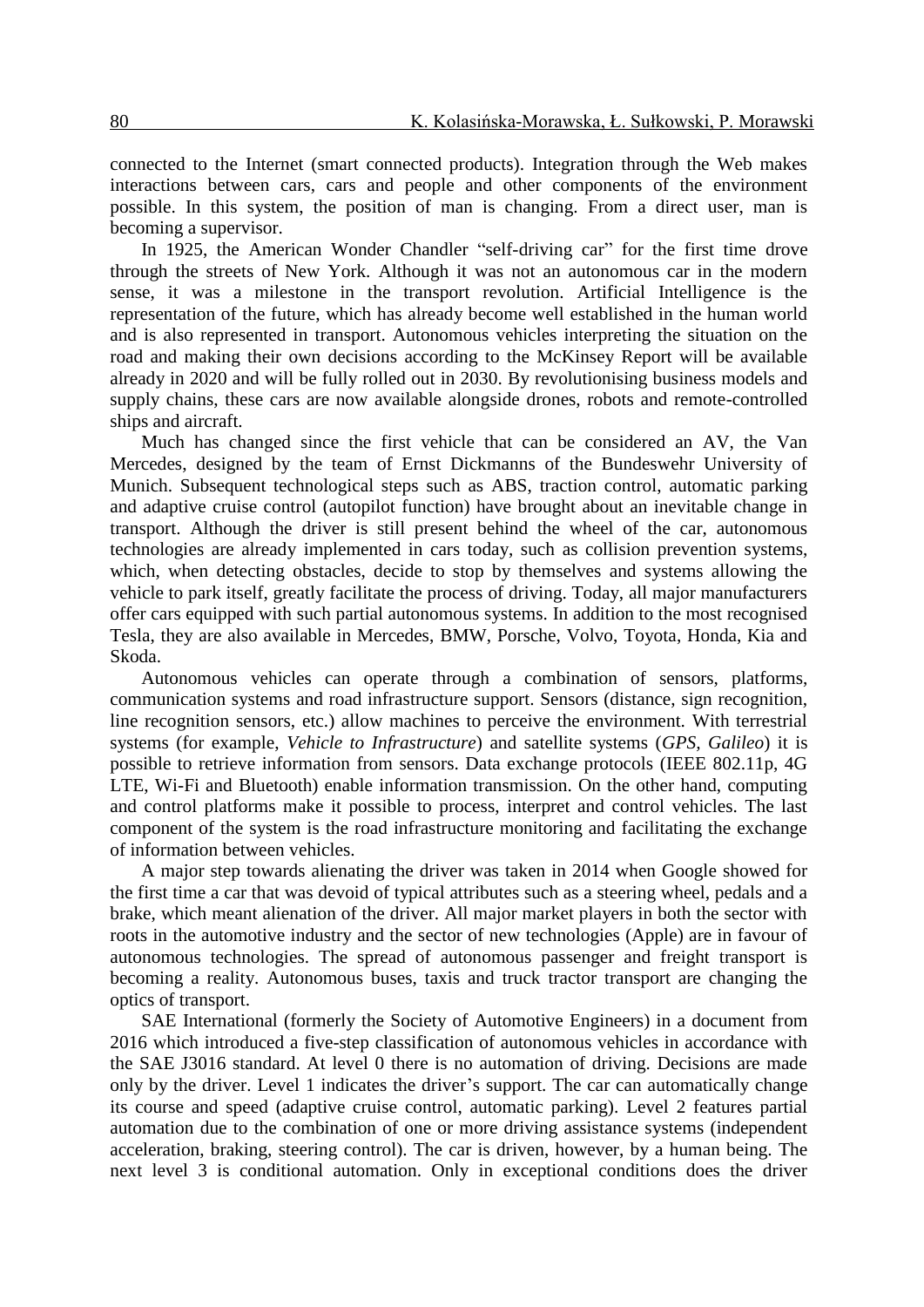intervene in the process of moving the vehicle, and the rest is managed by the on-board computer. Level 4 means high automation. The on-board computer can take complete control of all aspects of driving (for example, motorways), even in difficult situations. Exceptionally, the driver can take control. The last level 5 is the highest level of advancement, that is, full automation. The computer controls all aspects of driving in all conditions. No interaction by the driver is needed here.

Currently, car manufacturers offer their customers cars mainly from the 2nd level of autonomy. Cars from levels 4 and 5 are now available in conceptual or prototype versions (for example, Audi Elaine and Aicon or Renault Symbioz). According to analysts working for the Boston Consulting Group, in 2025 the market value of such cars will reach 42 billion dollars. For this to be possible, it is necessary to establish legal regulations that consider the responsibility for accidents not only of drivers but also of control units.

The coexistence of people and the world of machines depends not only on technical possibilities, costs of technology implementation, legal regulations, but also on social acceptance and people's ability to coexist with technologies. According to the results of the PIAAC study on adult competencies conducted by the OECD, the most desirable skills will be text comprehension, mathematical reasoning and the use of information and communication technologies. The employee structure will be reconfigured. Many people will be forced to retrain. A unanimous idea is to follow the LLL (Long Life Learning) trend. The transformation of the education model will enable the acquisition of key competencies necessary in the new economic reality.

#### **5. CONCLUSIONS**

The level of technological advancement, directly influencing the implementation and diffusion of innovations, determines the level of competitiveness of the economy. New developments before their introductions had always evoke fear. After adaptation, they become a part of human existence without which it is impossible to imagine life. Although today we do not know how new technologies will affect the society of the future, many experts dealing with new technologies in the field of transport indicate that new technologies will support safety.

One thing is certain in the era of the ubiquitous use of the Internet and the digitisation of the business processes, the importance of modern ICT solutions in transport will undoubtedly grow. Remote transport management, autonomous vehicles as well as processes of robotisation, automation and the use of artificial intelligence methods in transport is not the future, it is the everyday life of transport companies. Furthermore, enterprises that do not acknowledge this trend will lose out because of the resultant lower business efficiency, while enterprises that skilfully use modern technical and technological solutions in transport management will gain the technological advantage and thus the competitive advantage in the demanding transport services market.

#### **Referencs**

- 1. Czajkowski R., W. Nowakowski. 2016. "IoT as a natural evolution of the Internet". *Elektronika* 4: 28-32.
- 2. Domaradzki K. 2016. "Welcome to the amazing valley". *Forbes* 09.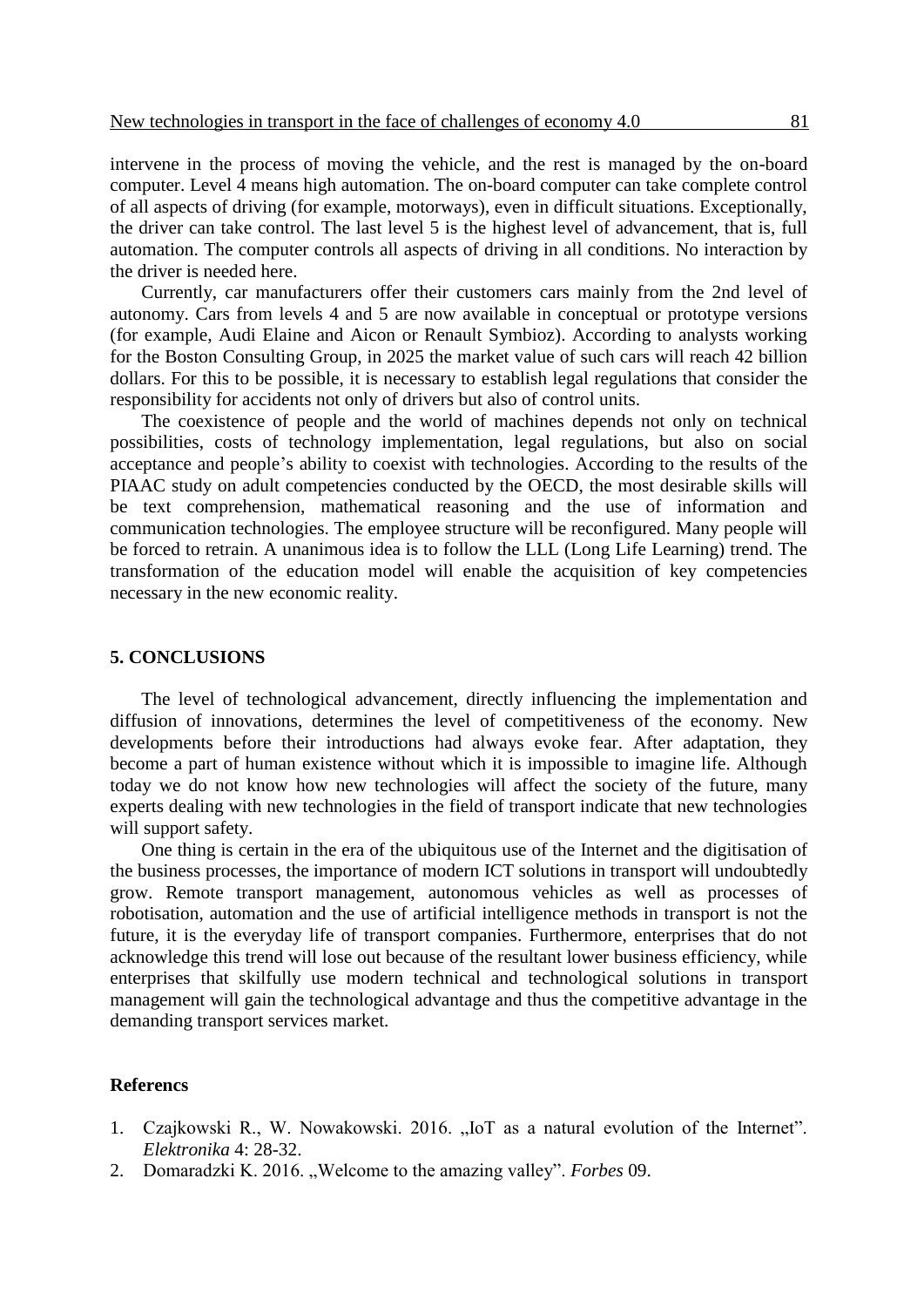|--|

- 3. Dyakov I., O. Prentkovskis. 2008. "Optimization problems in designing automobiles". *Transport* 23(4): 316-322.
- 4. Golda P., M. Zieja. 2015. "Risk analysis in air transport". In: *19th International Scientific Conference on Transport Means*. Kaunas, Lithuania. October 22-23, 2015. *Transport Means – Proceedings of the International Conference*. P. 620-623.
- 5. Jacyna M., M. Izdebski, E. Szczepanski, P. Golda. 2018. "The task assignment of vehicles for a production company". et al. *Symmetry* 10(11): 551.
- 6. Jacyna-Golda I., M. Izdebski, E. Szczepanski. 2016. "Assessment of the method effectiveness for choosing the location of warehouses in the supply network". *16th International Conference on Transport Systems Telematics (TST).* Katowice-Ustron, Poland. March 16-19, 2016. *Challenge of Transport Telematics, TST 2016*. *Communications in Computer and Information Science* 640: 84-97.
- 7. Jacyna-Golda I., M. Wasiak, M. Izdebski, K. Lewczuk, R. Jachimowski, D. Pyza. 2016. "The evaluation of the efficiency of supply chain configuration". *20th International Scientific Conference on Transport Means*. Juodkrante, Lithuania. October 05-07, 2016. *Proceedings of the 20th International Scientific Conference Transport Means. Transport Means - Proceedings of the International Conference*: 953-957.
- 8. Kruk T.J. 2015. "Internet of Things about risk analysis". In: Szpor G. *Internet of things. Security in Smart city.* Warsaw: C.H. Beck.
- 9. Kurzweil R. 2016. *How to create a mind.* Warsaw: Kurhaus Publishing.
- 10. Liberadzki B., L. Mindur. 2006. *Conditions for the development of the transport system in Poland.* Warsaw: Institute of Technology and Operation.
- 11. Miller M. 2016. *Internet of Things. How smart TVs, cars, homes and cities change the world.* Warsaw: PWN.
- 12. Rydzkowski W., K. Wojewódzka-Król. 2007. *Transport.* Warsaw: PWN.
- 13. Skruch P., M. Długosz, A. Cieśla. 2015. "Key elements of autonomous driving on the example of an EVE electric demonstration vehicle". *Napędy i Sterowanie* 11: 99-101.
- 14. Stajniak M., M. Hajdul, M. Foltyński, A. Krupa. 2008. *Transport and Shipping*. Poznan: Logistic's Library.
- 15. Sułkowski Ł., K. Kolasińska-Morawska, P. Morawski. 2017. "The Internet of Things a physical logical and business model". *International Journal of Contemporary Management* 16(4): 263-284.
- 16. Walsh T. 2018. *It's Alive. Artificial Intelligence.* Warsaw: PWN.
- 17. Weiser M. 1991. "The Computer for the 21st Century". *CCN* 09: 78-89.
- 18. Żurak-Owczarek C. 2013. *E-Business in global and local context. Analysis and assessment.* Lodz: University of Lodz.
- 19. Puškár M., M. Fabian, T. Tomko. 2018. "Application of multidimensional statistical model for evaluation of measured data obtained from testing of the HCCI engine prototype". *Diagnostyka* 19(1): 19-24. DOI: http://dx.doi.org/10.29354/diag/78349.
- 20. Report Smart Industry Poland 2017. Ministry of Development. Warsaw, May 2017.
- 21. Skrúcaný T., M. Kendra, T. Kalina, M. Jurkovič, M. Vojtek, F. Synák. 2018. "Environmental comparison of different transport modes". *Nase More* 65(4): 192-196.
- 22. Sun Y., D. Olaru, B. Smith, S. Greaves, A. Collins. 2017. "Road to autonomous vehicles in Australia: an exploratory literature review". *Road & Transport Research: A Journal of Australian and New Zealand Research and Practice* 26(1): 34-47.

Received 15.10.2018; accepted in revised form 19.12.2018